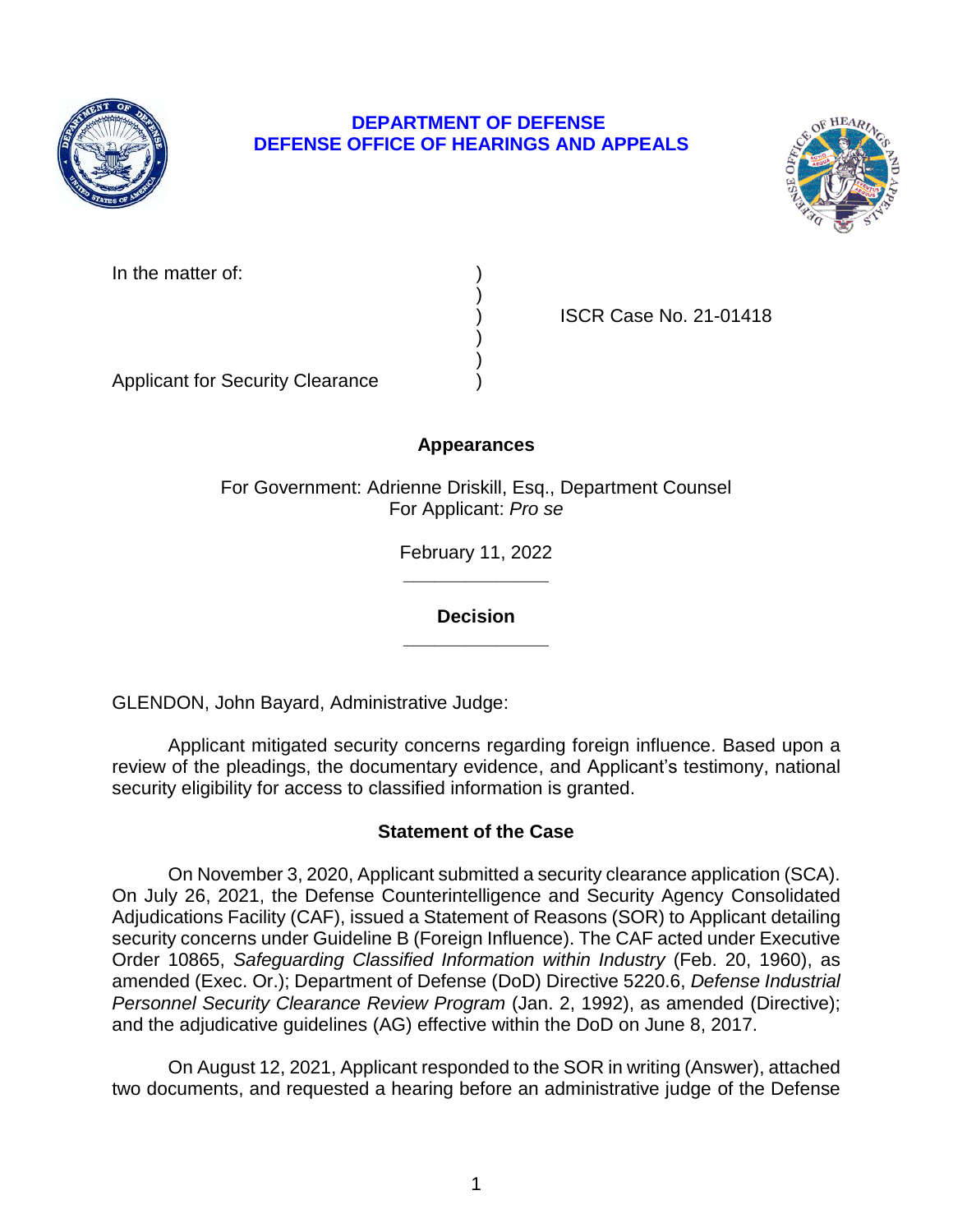Office of Hearings and Appeals (DOHA). On October 1, 2021, the case was assigned to me. DOHA issued a hearing notice on November 1, 2021, scheduling the hearing for December 1, 2021.

 I convened the hearing as scheduled. Department Counsel presented two exhibits marked as Government Exhibits (GE) 1 and 2. She also presented a written request for administrative notice regarding the Arab Republic of Egypt (Egypt). I marked the two documents attached to Applicant's Answer as Applicant Exhibits (AE) A and B. At the hearing he presented four additional documents, which I marked as AE C through F. All exhibits were admitted without objection. Applicant raised no objection to the Government's administrative notice request. DOHA received the hearing transcript (Tr.) on December 8, 2021. (Tr. at 12-20.)

## **Findings of Fact**

 Applicant's personal information is extracted from his SCA unless otherwise indicated by a parenthetical citation to the record. After a thorough and careful review of the pleadings, Applicant's testimony, and the documentary evidence in the record, I make the following findings of fact.

 Applicant is 23 years old and was born in the United States. He has never married and has no children. His parents were born in Egypt, immigrated to the United States, and became naturalized U.S. citizens. Both of his parents have earned doctorate degrees in the United States. Applicant is a dual U.S.-Egyptian citizen due to his parents' Egyptian citizenships. Applicant attended college in the United States and earned his bachelor's degree in August 2020. Since then, he has worked for a U.S. defense contractor as an engineer. His employer is sponsoring him for a security clearance. He is a first-time clearance applicant. In March 2020, Applicant and two classmates co-founded a technology business (Business). He works on his start-up venture part time as the "Team Lead." (Tr. at 22, 24-29.)

 Applicant has several aunts, uncles, and cousins who are citizens and residents of Egypt. He is closest to one cousin (Cousin) who is 24 years old, has an undergraduate degree in computer science, and is a software engineer. In about September 2020, the Cousin began assisting the Business by developing a software application for use with certain types of cellphones. Applicant regards his Cousin as a friend as well as a relative. They text frequently about the Cousin's work on the application and other matters. They talk on the phone weekly. Applicant last visited Egypt in September and October 2021 with his family. He met with his Cousin during that trip. (Tr. at 30-36, 42, 51.)

### **SOR Allegation and Applicant's Answer**

 **Paragraph 1, Guideline B** - The SOR sets forth a single allegation regarding the potential for foreign influence resulting from Applicant's relationship with his Cousin, who is a citizen and resident of Egypt. More specifically, the CAF alleged that Applicant is "involved in a business venture with [his] cousin, who . . . is currently serving in the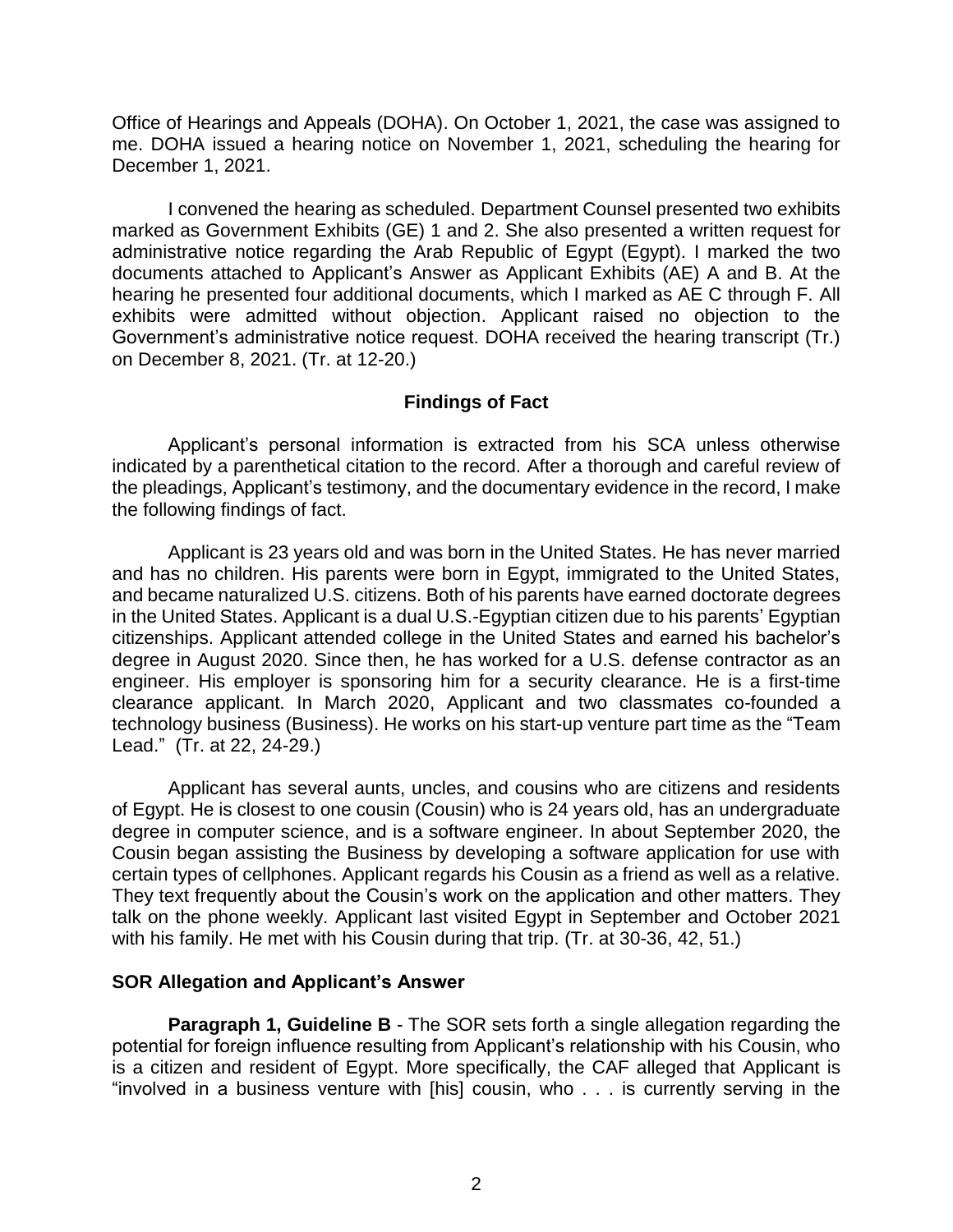Egyptian military." In his Answer, Applicant admitted that his Cousin is a citizen and resident of Egypt. He represented that as of the date of the SOR, his Cousin had finished his mandatory one year of service in the Egyptian army. Accordingly, Applicant denied this part of the SOR allegation. He explained further that the Cousin's military service is followed by a mandatory nine-year period in the army reserves. Applicant further explained the role the Cousin has in the Business. The Business is owned by Applicant and two of his university classmates. Applicant specifically denied in the Answer that his cousin has ever been an owner of the Business or that he ever had any financial ties to the Business. (SOR at 1; Answer at 1.)

 In the summary of his December 2020 background interview, the investigator wrote that Applicant:

claimed that he has partnered with his cousin . . ., a citizen of Egypt, as a self-employed start up business in 03/2020. This business was founded by [Applicant] and this cousin. (GE 2 at 15-16)

 without any changes. In response to a different interrogatory, Applicant wrote that the Cousin was "in charge of app development," that the Cousin "was not an initial member when the business was founded," and that the cousin "joined the Team a few months later in 2020." He also wrote that the Cousin "is not currently an owner in the business." He further noted that "we do not conduct business outside of the U.S." (GE 2 at 4-5.) In his June 2021 responses to DOHA's Interrogatories, Applicant affirmed that the investigator's report accurately reflected the information he provided during the interview

 He further noted that "we do not conduct business outside of the U.S." (GE 2 at 4-5.) At the hearing, Applicant clarified the role of his Cousin in the Business and discussed certain misunderstandings due to his prior choice of words. He wanted to describe the Cousin's role more accurately. He credibly testified that his Cousin was not a partner in the Business and that his role was better described as an unpaid intern or helper. The quote above from his background interview in which he is reported as using the word "partnered" is a misinterpretation of what he told the investigator. Applicant and his two partners considered the Cousin to be part of the "Team" because he was helping them, but he was not a "founder" or partner. (Tr. at 22, 32-40, 46-61.)

 Applicant also testified about the origins of the Business. It began as a class project in 2017, when Applicant was in college. He and his two classmates submitted their and \$5,000 of prize money. They formally organized a legal entity for the Business in March 2020. Applicant and the two classmates are the sole owners of the entity. At the early stages of the Business, Applicant and his co-founders discussed the possibility of having the Cousin become a part of the Business, but they decided against that because it was not practical and was not important to the Cousin. (Tr. at 22, 32-40, 46-61; AE B at classwork in a competition sponsored by a foundation. Their project won the competition 2, 4.)

 The Cousin, however, became involved in the Business to a limited extent in September 2020. At that time, he was serving on active duty in the Egyptian army. His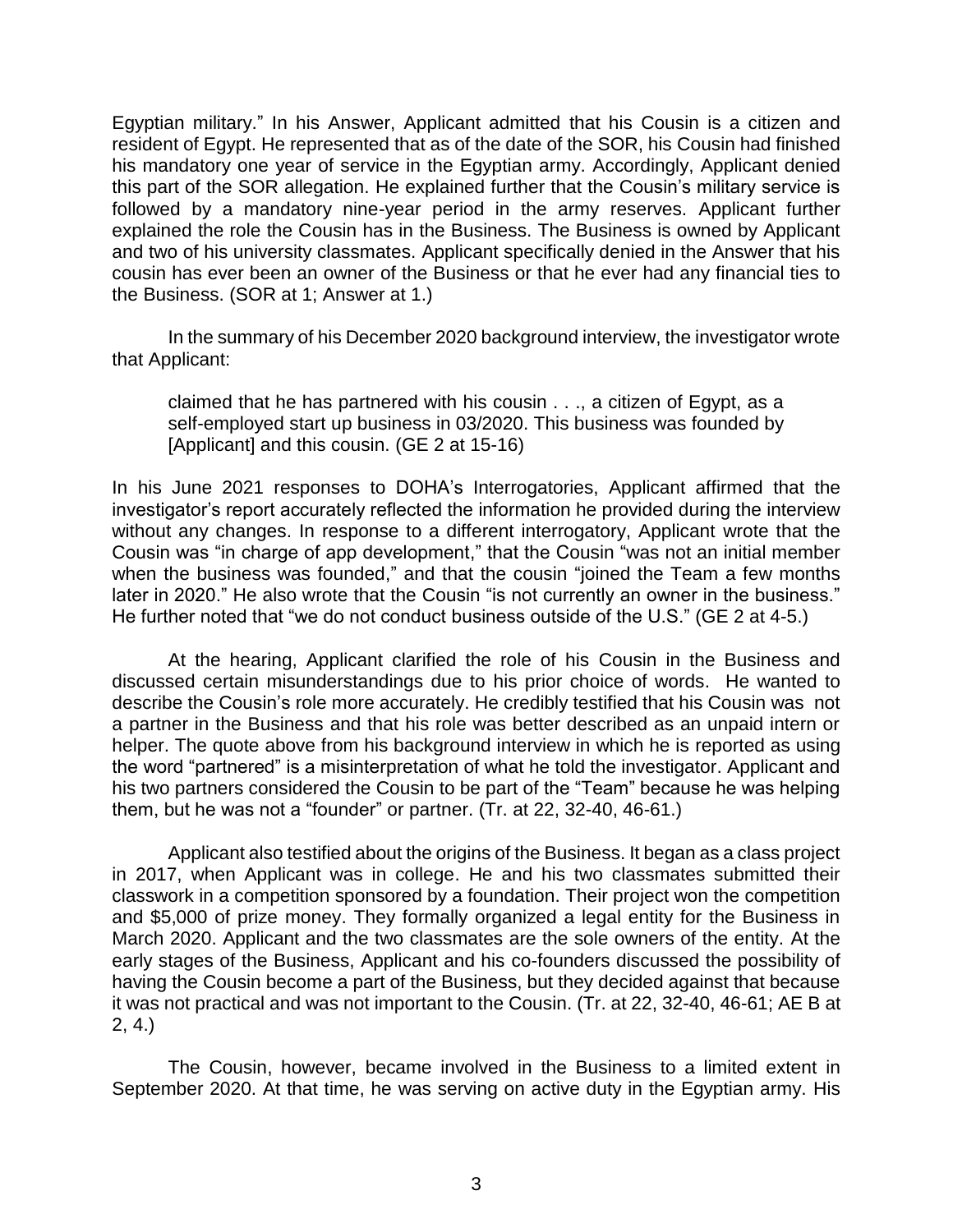involvement in the Business was to develop part of the software required for the Business. The Cousin was happy to help the Business so that he could gain experience and build his resume as a recent college graduate. He was discharged from active duty in the Egyptian army in June 2021. He now works full time in the Egyptian office of an international business as a software developer. He is also pursuing his studies to earn a master's degree. (Tr. at 22, 32-35, 38, 40; AE A at 4.)

The Cousin's contributions to the Business on the software application has been his only work for the Business. Applicant has no plans for his Cousin to provide any future services on new projects for the Business. The Cousin was not paid for this work, and he has no expectation of receiving any compensation in the future. The Cousin never asked for anything in return for the help he provided. The Business applied for a patent on the Business's product, and the Cousin was not listed as a co-inventor. If the Business needed software expertise and the Cousin was not available to help the Business, Applicant and his partners could write the software themselves or hire someone to do it. (Tr. at 36-40, 50, 56, 59.)

#### **Administrative Notice**

 Based upon the official U.S. government documents attached to Department Counsel's Request for Administrative Notice, I take administrative notice of the following facts regarding the country conditions in Egypt:

 Although the United States and Egypt have certain strategic ties, Egypt and agents acting on behalf of Egypt have engaged in efforts to illegally purchase sophisticated U.S. weaponry and to conduct espionage. Terrorist organizations operate in Egypt and attack both Egyptian governmental assets and western assets, including those of the United States. In 2020, terrorist groups claimed responsibility for killing hundreds of civilians throughout the country. There are significant human rights issues in Egypt, including unlawful killings, extrajudicial killings by the government or its agents, forced disappearances, torture, life-threatening conditions in prisons, and serious restrictions on free expression, the press, and the Internet.

#### **Policies**

 "[N]o one has a 'right' to a security clearance." *Department of the Navy v. Egan*, 484 U.S. 518, 528 (1988). As Commander in Chief, the President has the authority to "control access to information bearing on national security and to determine whether an individual is sufficiently trustworthy to have access to such information." *Id.* at 527. The President has authorized the Secretary of Defense or his designee to grant applicants eligibility for access to classified information "only upon a finding that it is clearly consistent with the national interest to do so." Exec. Or. 10865 § 2.

 Eligibility for a security clearance is predicated upon the applicant meeting the criteria contained in the adjudicative guidelines. These guidelines are not inflexible rules of law. Instead, recognizing the complexities of human behavior, an administrative judge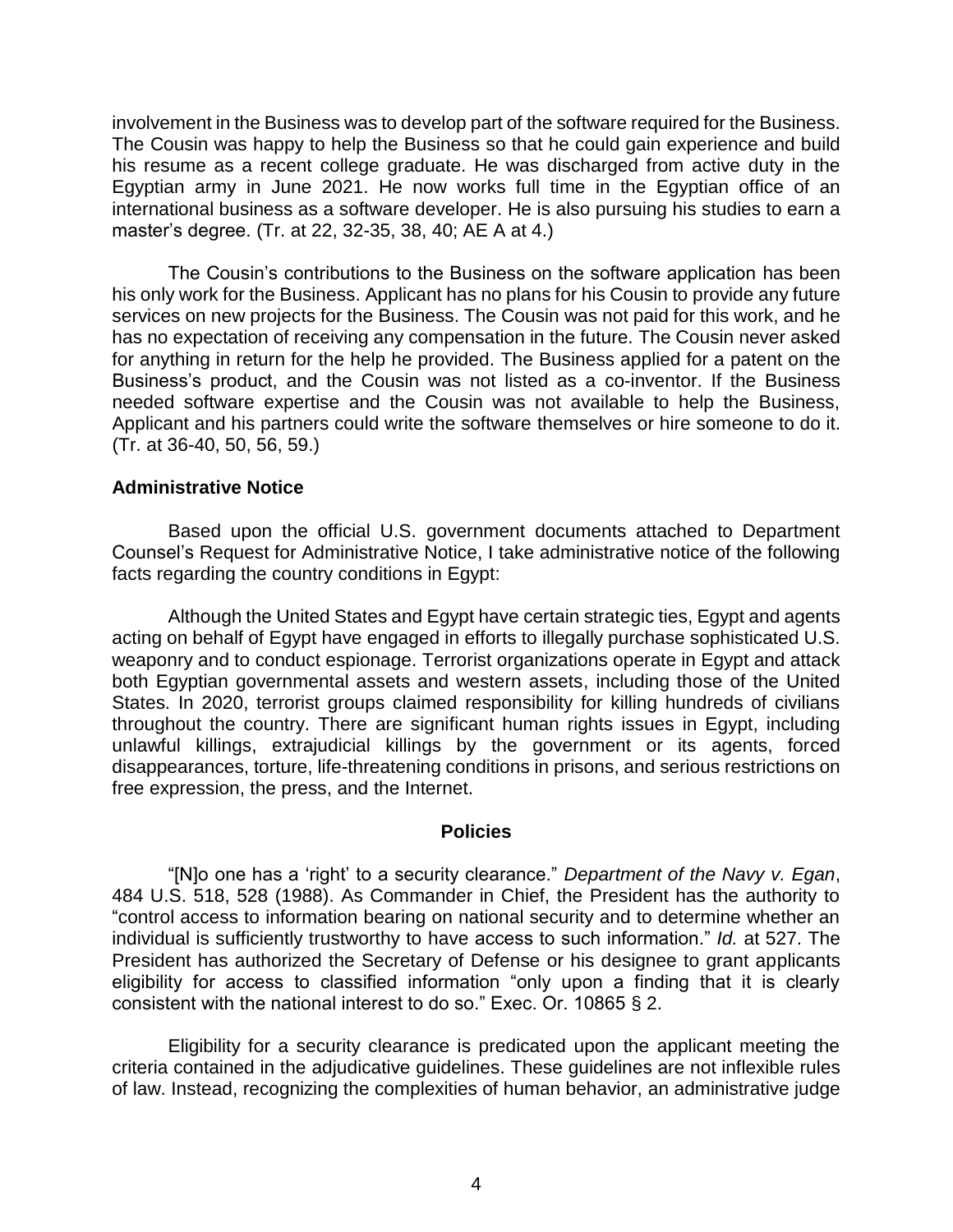applies these guidelines in conjunction with an evaluation of the whole person. An administrative judge's overarching adjudicative goal is a fair, impartial, and commonsense about the person, past and present, favorable and unfavorable. decision. An administrative judge must consider all available and reliable information

 The Government reposes a high degree of trust and confidence in persons with access to classified information. This relationship transcends normal duty hours and endures throughout off-duty hours. Decisions include, by necessity, consideration of the possible risk that the applicant may deliberately or inadvertently fail to safeguard classified information. Such decisions entail a certain degree of legally permissible extrapolation about potential, rather than actual, risk of compromise of classified information.

 Adverse clearance determinations must be made "in terms of the national interest and shall in no sense be a determination as to the loyalty of the applicant concerned." Exec. Or. 10865 § 7. Thus, a decision to deny a security clearance is merely an indication the applicant has not met the strict guidelines the President and the Secretary of Defense have established for issuing a clearance.

 Initially, the Government must establish, by substantial evidence, conditions in the personal or professional history of the applicant that may disqualify the applicant from being eligible for access to classified information. The Government has the burden of establishing controverted facts alleged in the SOR. *See Egan*, 484 U.S. at 531. "Substantial evidence" is "more than a scintilla but less than a preponderance." *See v. Washington Metro. Area Transit Auth.*, 36 F.3d 375, 380 (4th Cir. 1994). The guidelines presume a nexus or rational connection between proven conduct under any of the criteria listed therein and an applicant's security suitability. *See* ISCR Case No. 15-01253 at 3 (App. Bd. Apr. 20, 2016).

Once the Government establishes a disqualifying condition by substantial evidence, the burden shifts to the applicant to rebut, explain, extenuate, or mitigate the facts. Directive ¶ E3.1.15. An applicant has the burden of proving a mitigating condition, and the burden of disproving it never shifts to the Government. *See* ISCR Case No. 02- 31154 at 5 (App. Bd. Sep. 22, 2005).

An applicant "has the ultimate burden of demonstrating that it is clearly consistent with the national interest to grant or continue his security clearance." ISCR Case No. 01- 20700 at 3 (App. Bd. Dec. 19, 2002). "[S]ecurity clearance determinations should err, if they must, on the side of denials." *Egan*, 484 U.S. at 531.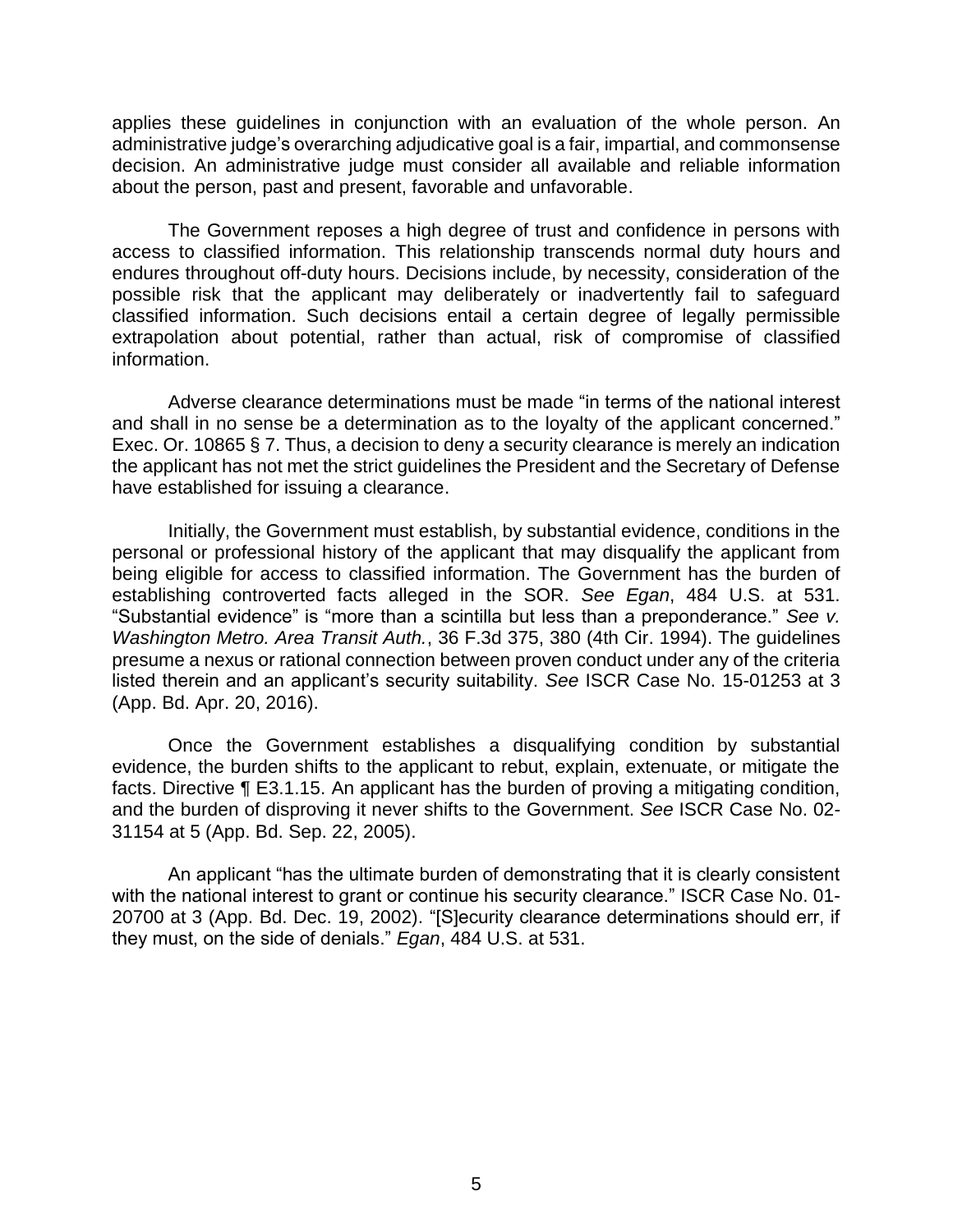## **Analysis**

## **Paragraph 1, Guideline B**

The security concern under this guideline is set out in AG ¶ 6 as follows:

 Foreign contacts and interests, including, but not limited to, business, financial, and property interests, are a national security concern if they result in divided allegiance. They may also be a national security concern if they create circumstances in which the individual may be manipulated or induced to help a foreign person, group, organization, or government in a way inconsistent with U.S. interests or otherwise made vulnerable to pressure or coercion by any foreign interest. Assessment of foreign contacts and interests should consider the country in which the foreign contact or interest known to target U.S. citizens to obtain classified or sensitive information or is located, including, but not limited to, considerations such as whether it is is associated with a risk of terrorism.

 The following potentially disqualifying conditions under AG ¶ 7 could apply to the facts of this case:

(a) contact, regardless of method, with a foreign family member, business or professional associate, friend, or other person who is a citizen of or resident in a foreign country if that contact creates a heightened risk of foreign exploitation, inducement, manipulation, pressure, or coercion;

(b) connections to a foreign person, group, government, or country that create a potential conflict of interest between the individual's obligation to protect classified or sensitive information or technology and the individual's desire to help a foreign person, group, or country by providing that information or technology; and

(f) substantial business, financial, or property interests in a foreign country, or in any foreign owned or foreign-operated business that could subject the individual to a heightened risk of foreign influence or exploitation or personal conflict of interest.

The record evidence establishes that Applicant's contacts with the Cousin, both as a foreign family member and as a foreign professional associate, creates a heightened risk of foreign exploitation, inducement, manipulation, pressure, or coercion. Also, Applicant's connections to his Cousin create a potential conflict of interest between Applicant's obligation to protect classified or sensitive information or technology and his desire to help his Cousin. The potentially disqualifying conditions set forth in AG ¶¶ 7(a) and (b) are established.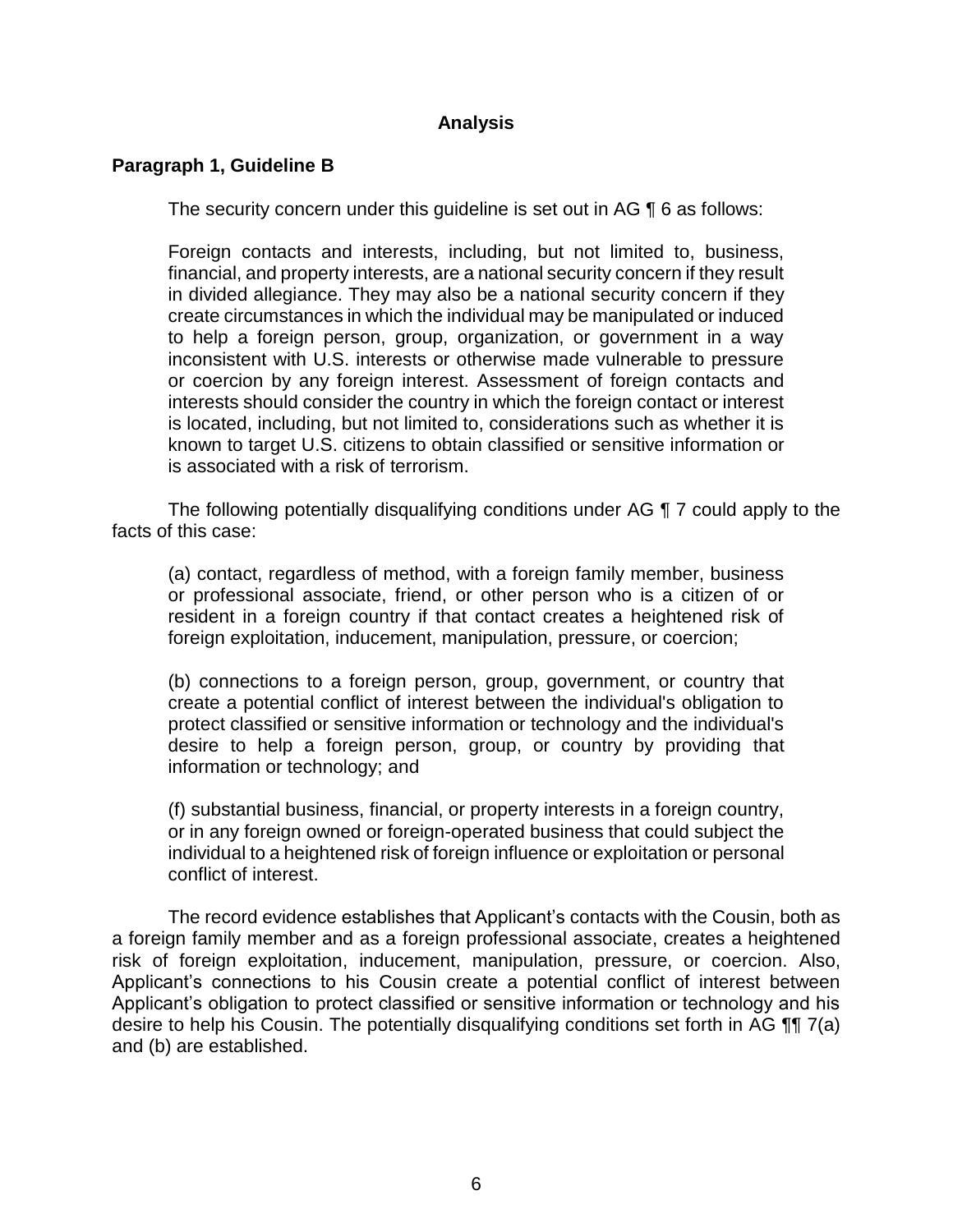operated. It does not operate as a business in Egypt. The fact that a person who provides services for the Business is a citizen and resident of Egypt does not meet the requirements of this potentially disqualifying condition. Moreover, there is no heightened risk of foreign influence or exploitation or personal conflict of interest arising out of the ownership and operations of the Business as it is structured. All of its owners and managers are based in the United States as is the Business. Its only connections outside the United States is an unpaid software developer who assisted in creating part of the The record evidence does not establish that Applicant has a substantial business, financial, or property interest in Egypt. Also, the Business is not foreign owned or foreign product's software. AG ¶ 7(f) is not established.

The guideline in AG  $\P$  8 contains six conditions that could mitigate security concerns arising from foreign influence. Three of these mitigating conditions have possible applicability to the facts of this case:

(a) the nature of the relationships with foreign persons, the country in which these persons are located, or the positions or activities of those persons in that country are such that it is unlikely the individual will be placed in a position of having to choose between the interests of a foreign individual, group, organization, or government and the interests of the United States;

(b) there is no conflict of interest, either because the individual's sense of loyalty or obligation to the foreign person, or allegiance to the group, government, or country is so minimal, or the individual has such deep and longstanding relationships and loyalties in the United States, that the individual can be expected to resolve any conflict of interest in favor of the U.S. interest; and

 (c) contact or communication with foreign citizens is so casual and infrequent that there is little likelihood that it could create a risk for foreign influence or exploitation.

AG  $\P\P$  8(a) and (b) are established. The nature of Applicant's relationship with the Cousin is such that it is unlikely that Applicant will be placed in a position of having to choose between the interests of the Cousin or the Egyptian Government and the interests of the United States. Also, there is no conflict of interest because Applicant's sense of loyalty to the Cousin is minimal. Their relationship is as friends with a common interest in developing technologies and as relatives. Moreover, Applicant has deep and longstanding relationships and loyalties in the United States. It is the country of his birth, and education, and where he has started a business. He has also decided to use his education to work for a U.S. Government contractor supporting the U.S. military. He can be expected to resolve any conflict of interest in favor of the U.S. interest.

AG ¶ 8(c) is not established. Applicant's communications with the Cousin are not casual and infrequent.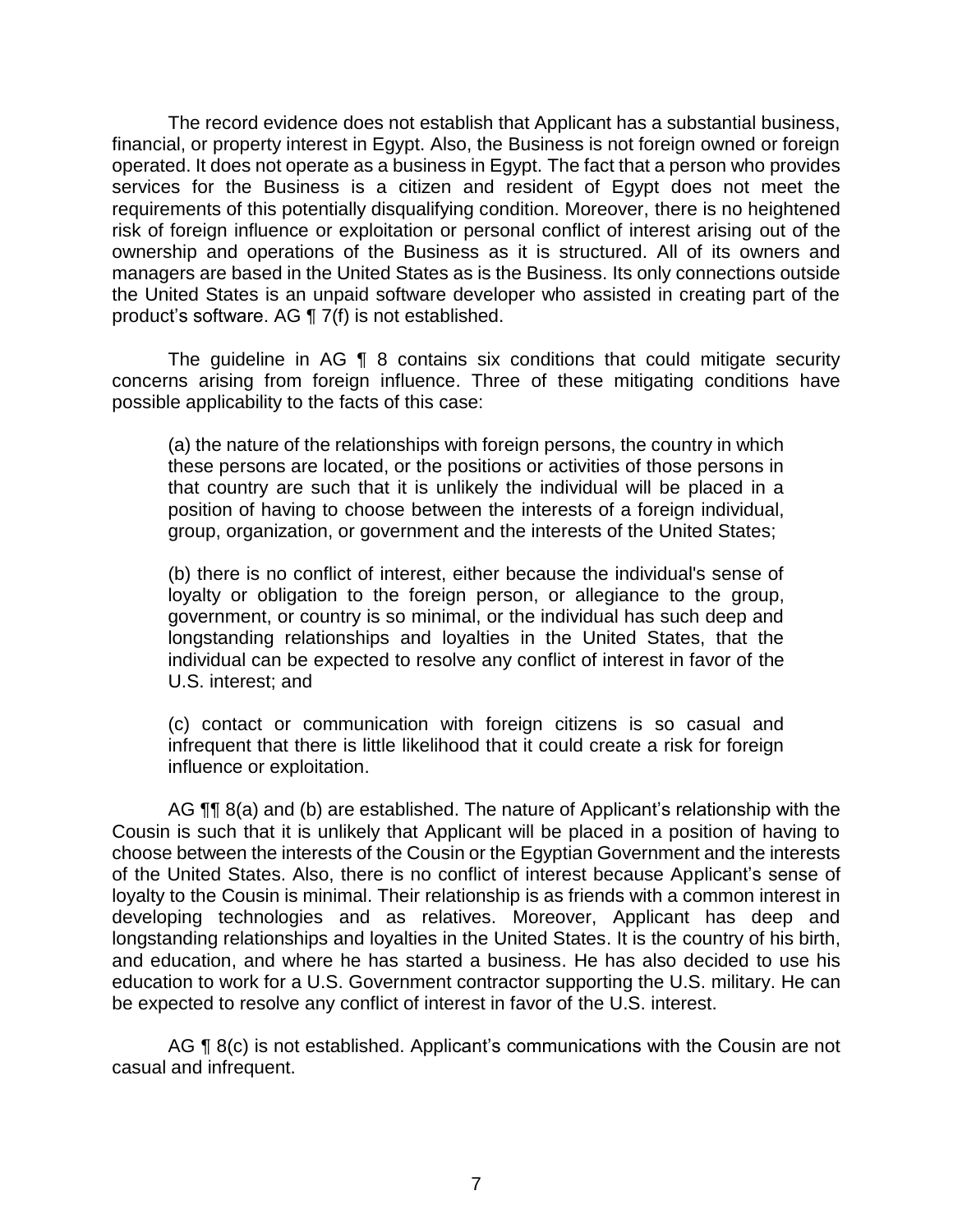#### **Whole-Person Analysis**

Under AG ¶ 2(c), the ultimate determination of whether to grant eligibility for a security clearance must be an overall commonsense judgment based upon careful consideration of the guidelines and the whole-person concept. In applying the whole- person concept, an administrative judge must evaluate an applicant's eligibility for a security clearance by considering the totality of the applicant's conduct and all relevant circumstances and applying the adjudicative factors in AG ¶ 2(d), specifically:

(1) the nature, extent, and seriousness of the conduct; (2) the circumstances surrounding the conduct, to include knowledgeable participation; (3) the frequency and recency of the conduct; (4) the individual's age and maturity at the time of the conduct; (5) the extent to which participation is voluntary; (6) the presence or absence of rehabilitation and other permanent behavioral changes; (7) the motivation for the conduct; (8) the potential for pressure, coercion, exploitation, or duress; and (9) the likelihood of continuation or recurrence.

 I have incorporated my comments under Guideline B in my whole-person analysis Applicant provided credible testimony and evidence that supports a conclusion that Applicant's relationship with the Cousin is different than what he described in his SCA and background interview. At the hearing, he described in detail the relatively small role the Cousin played in creating part of the software for the Business. In Applicant's effort to be fully transparent in his SCA and during his background interview, he failed to properly describe the actual role of the Cousin in the Business. Overall, the record evidence as described above leaves me without questions or doubts as to Applicant's eligibility and suitability for a security clearance. After weighing the applicable disqualifying and mitigating conditions and evaluating all of the evidence in the context of the whole person, I conclude Applicant has mitigated the security concerns raised by potential foreign and applied the adjudicative factors in AG ¶ 2(d). Further comments are warranted. influence.

### **Formal Findings**

Paragraph 1, Guideline B: FOR APPLICANT

Subparagraph 1.a: For Applicant